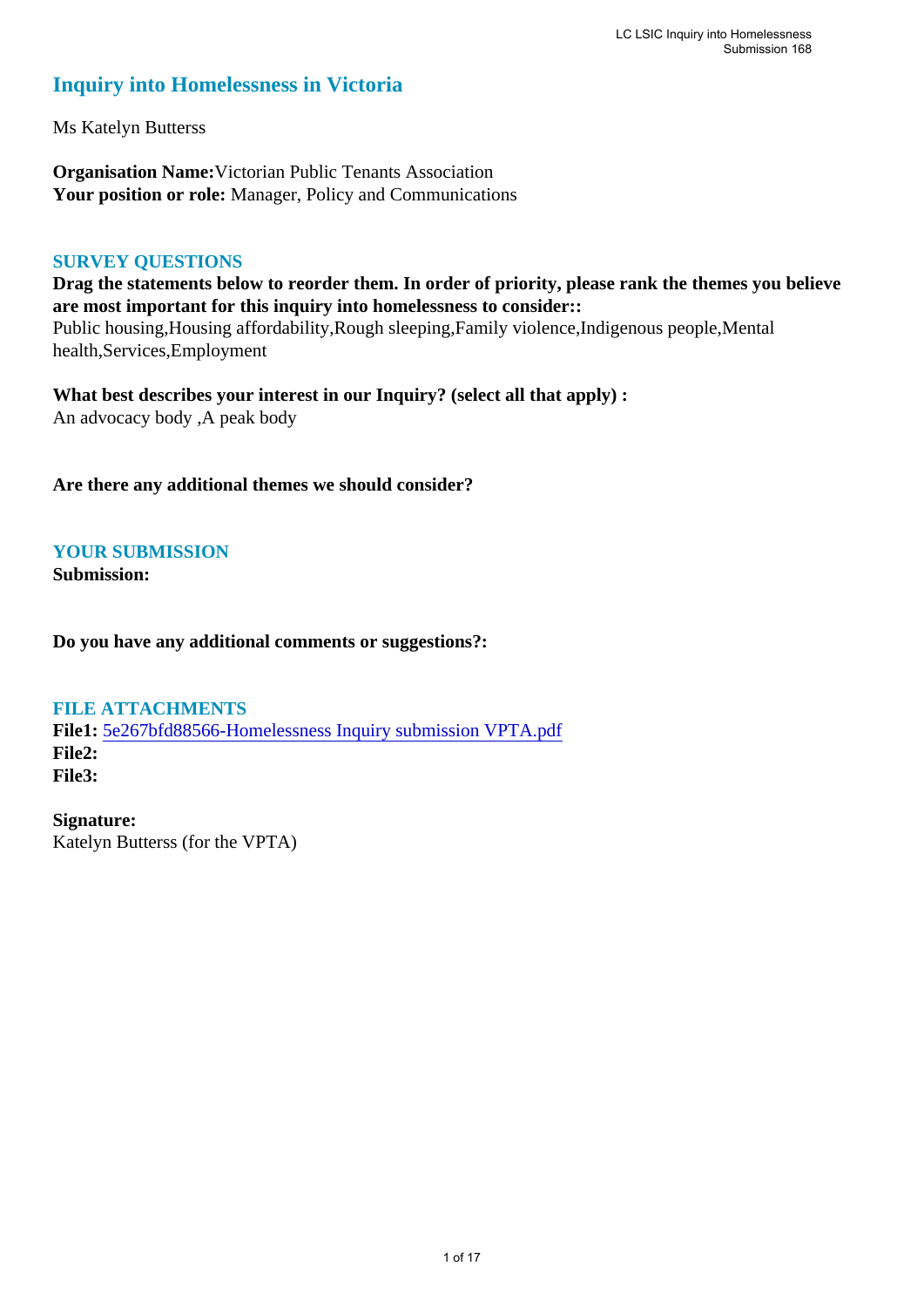# **INQUIRY INTO<br>HOMELESSNESS<br>IN VICTORIA**

**VICTORIAN PUBLIC TENANTS ASSOCIATION** 

January 2020

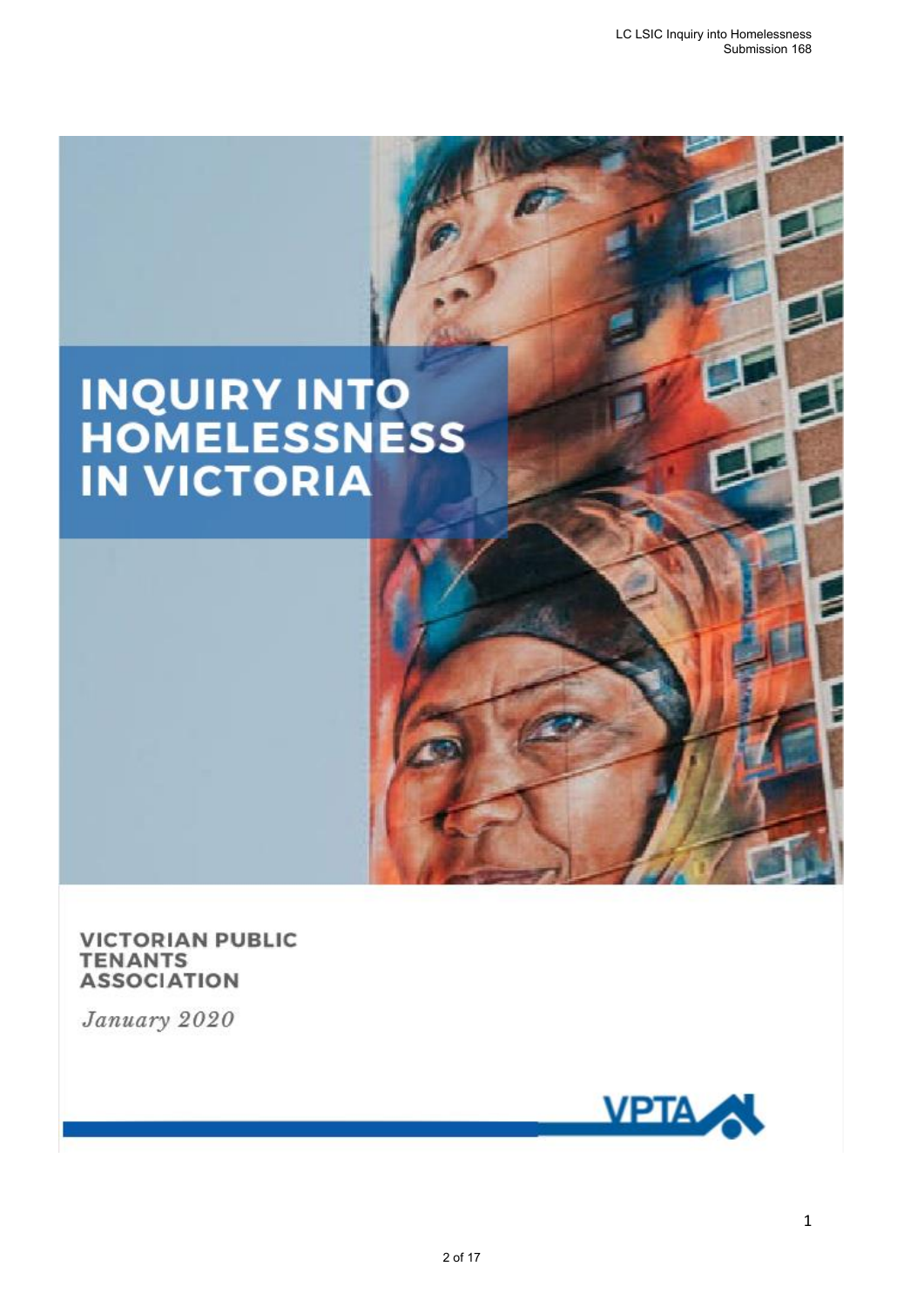## **ABOUT THE VPTA**

The Victorian Public Tenants' Association (VPTA) is the voice of public housing in Victoria.

As the peak body representing existing public housing tenants and those on the waitlist, our goal is to provide advice to tenants, and to improve and expand the public housing system in Victoria. Although not formally part of our role, we also assist community housing tenants where possible.

We undertake systemic advocacy and provide policy advice to the Department of Health and Human Services, undertake community engagement work and operate a free and confidential telephone advice service.

In the 2018-19 financial year, we processed more than 8,000 calls through our free advice line.

## **A NOTE ABOUT TERMINOLOGY**

There is a significant level of community confusion regarding the correct way to refer to social housing, community housing and public housing – with the terms and tenures often being conflated.

'Social housing' is an umbrella term that is used to refer to long term rental housing, where rents are generally subsidised, and in many cases, charged as a proportion of the household income. The two different forms of social housing are public housing and community housing.

'Public housing' is provided by the State Government, through the Director of Housing. These properties are owned by the Director of Housing and managed by staff employed by the Department of Health and Human Services.

'Community housing' is provided by Not-for-Profit organisations that are regulated by the Victorian Housing Registrar. The properties are either owned by the organisation directly or are Director of Housing owned properties that are being managed by the organisation.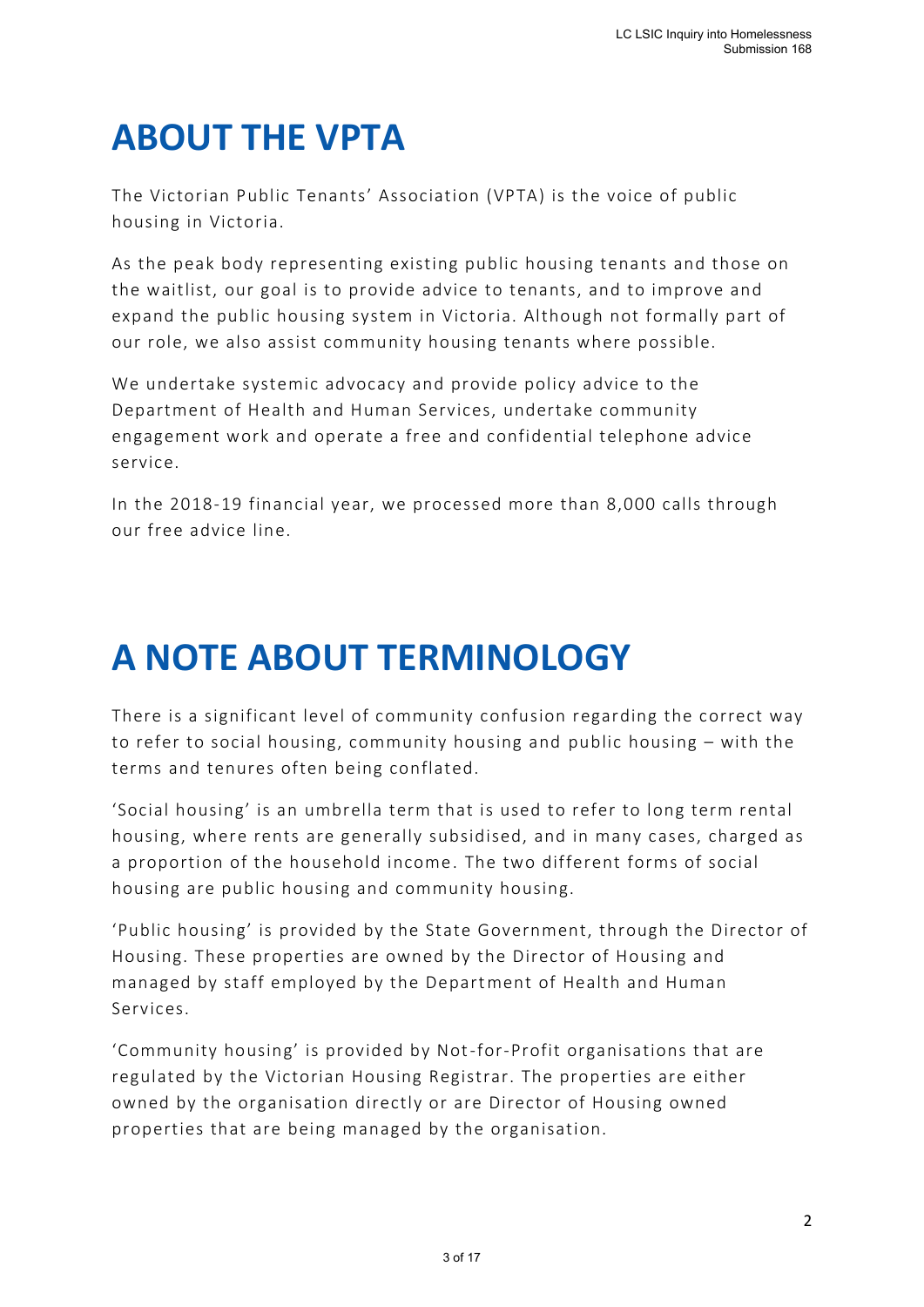There are significant differences between public and community housing, which directly impact on the day to day lives of residents, including the amount of rent that can be charged in each form of tenure, how complaints are dealt with, who is housed and the level of rights and protections for residents.

We firmly believe that public housing is the most equitable, affordable and appropriate form of tenure for the most vulnerable Victorians, including those who are experiencing or are at risk of experiencing homelessness.

Where the term 'social housing' is used in this submission, it is to accurately report data that is not further broken down between the two forms of tenure, express something that is true of both public and community housing, or to refer to a cohort of Victorians (such as those on the joint social housing waitlist – the Victorian Housing Register, or VHR).

# **PUBLIC HOUSING – THE CRITICAL SAFETY NET**

For many, public housing is the last line of defence against experiencing homelessness, and the first realistic pathway out of experiencing homelessness.

Evictions out of social housing generally result in a period of homelessness.

The correlation between the availability of public housing, and the prevalence of homelessness in communities cannot be denied.

Recent research undertaken by RMIT Emeritus Professor Gavin Wood and others confirmed that public housing is at the front line of homelessness prevention and alleviation. The study found:

*"…public housing to be a very strong protective factor reducing risks of homelessness. Public housing is particularly effective because it is affordable. It has also traditionally offered a long -term, secure housing option for those at the bottom of the housing market. This is because public housing leases provide the benefits of security of tenure commonly associated with home ownership. Community housing on the other hand appears to not offer the same level of protection. These*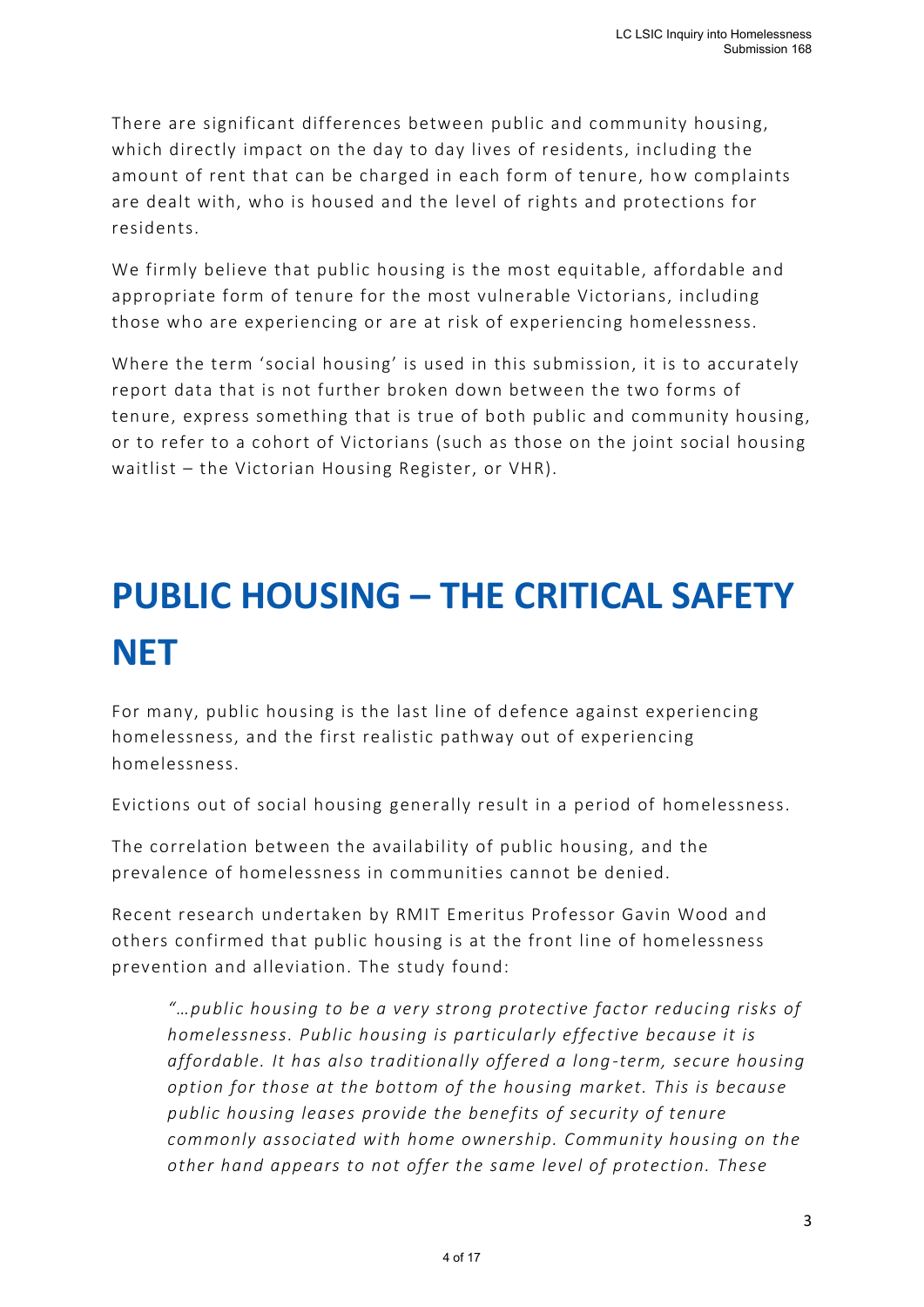*findings emerge despite community housing being affordable, however security of tenure is weaker because providers are more dependent on rent revenue, and therefore less tolerant of rental arrears."* <sup>1</sup>

The Senate Economics References Committee 2015 report following an Inquiry in to Housing Affordability found that "…access to affordable, safe and sustainable housing [is] a vital determinant of wellbeing that is associated with better outcomes in health, education and employment as well as economic and social participation."<sup>2</sup>

In 2017-18, specialist homelessness services nationwide serviced 288,795 Australians, of which 116,872 were in Victoria.<sup>3</sup> That's the equivalent of 40% of all Australians who accessed services, when the Victorian population represents only 26%.

In Australia, and Victoria in particular, drastically increasing stock of both forms of social housing, with an emphasis on public housing (as evidenced by Professor Wood et al) would significantly reduce the number of people experiencing homelessness in the State.

The number of public housing properties in Victoria declined by 1,015 between 2000 and 2018. 4 In that same time period, the number of people experiencing homelessness has increased. <sup>5</sup>

<sup>&</sup>lt;sup>1</sup> Guy Johnson, Rosanna Scutella, Yi-Ping Tseng and Gavin Wood, How do housing and labour markets affect individual homelessness? *Housing Studies,* 2018,

https://www.tandfonline.com/doi/full/10.1080/02673037.2018.1520819, 18.

<sup>2</sup> Australian Productivity Commission, Report on Government Services 2019, Chapter G.

<sup>&</sup>lt;sup>3</sup> Australian Institute of Health and Welfare, Specialist homelessness services annual report 2017-18, accessed online, 7 November 2019. https://www.aihw.gov.au/reports/homelessness-services/specialist-homelessnessservices-2017-18/data .

<sup>4</sup> Calculated using data provided in current and historical editions of the Productivity Commissions 'Report on Government Services' – 2019 and 2001. Calculation based on figures reported under 'public housing – total tenantable dwellings' in both reports.

<sup>5</sup> Australian Bureau of Statistics, Census of Population and Housing: Estimating Homelessness 2016.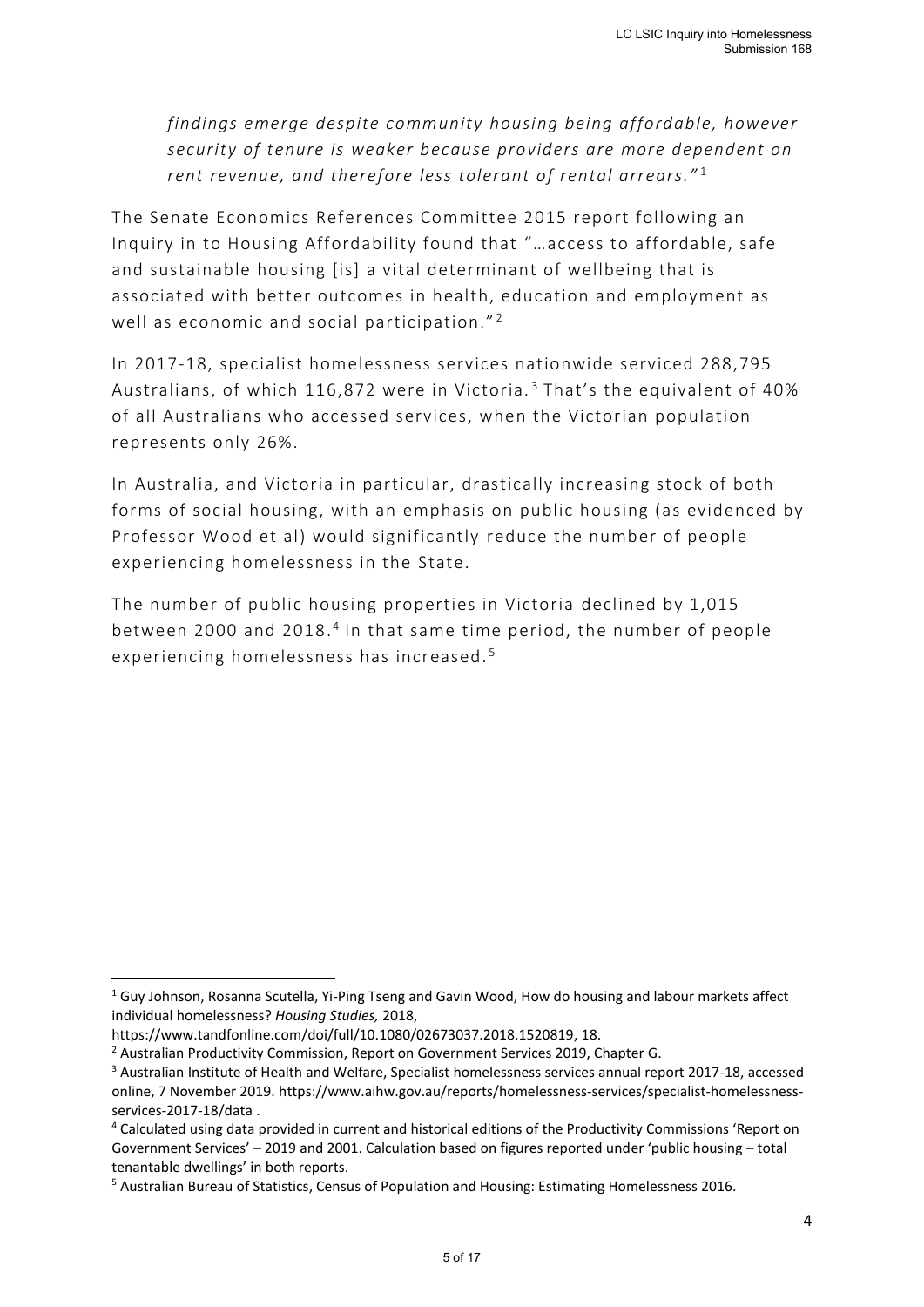

Despite the clear link between availability of public housing and the prevalence of homelessness in communities, Victoria has the lowest proportion of social housing stock of all Australian States and Territories. <sup>6</sup>

Growing homelessness in Australian communities is often considered a classic 'wicked problem' – problems which are resistant to solutions due to a conflation of independent and inter-related issues all having a direct bearing on the evolution of an issue.

But this is incorrect. Homelessness can be addressed, and around the world, is being addressed, through housing first interventions.

The concept is simple – house people first. Housing is the fundamental touch stone of personal stability. Nothing else can be properly addressed until someone has the security of a home.

Currently, the existing public housing stock in Victoria is under enormous pressure, in terms of both pressure on the Victorian Housing Register, blowing out waiting times exacerbating homelessness and threats from the community housing sector, which in some quarters, seeks to takeover public housing stock, only to assist people with lesser identified priority and higher incomes. The overall result of this being fewer properties being available to those with the greatest need.

<sup>6</sup> Groenhart L and Burke T. '*Thirty years of public housing supply and consumption: 1981 – 2011'*, AHURI Final Report No. 231, Australian Housing and Urban Research Institute Limited, 2014, 17.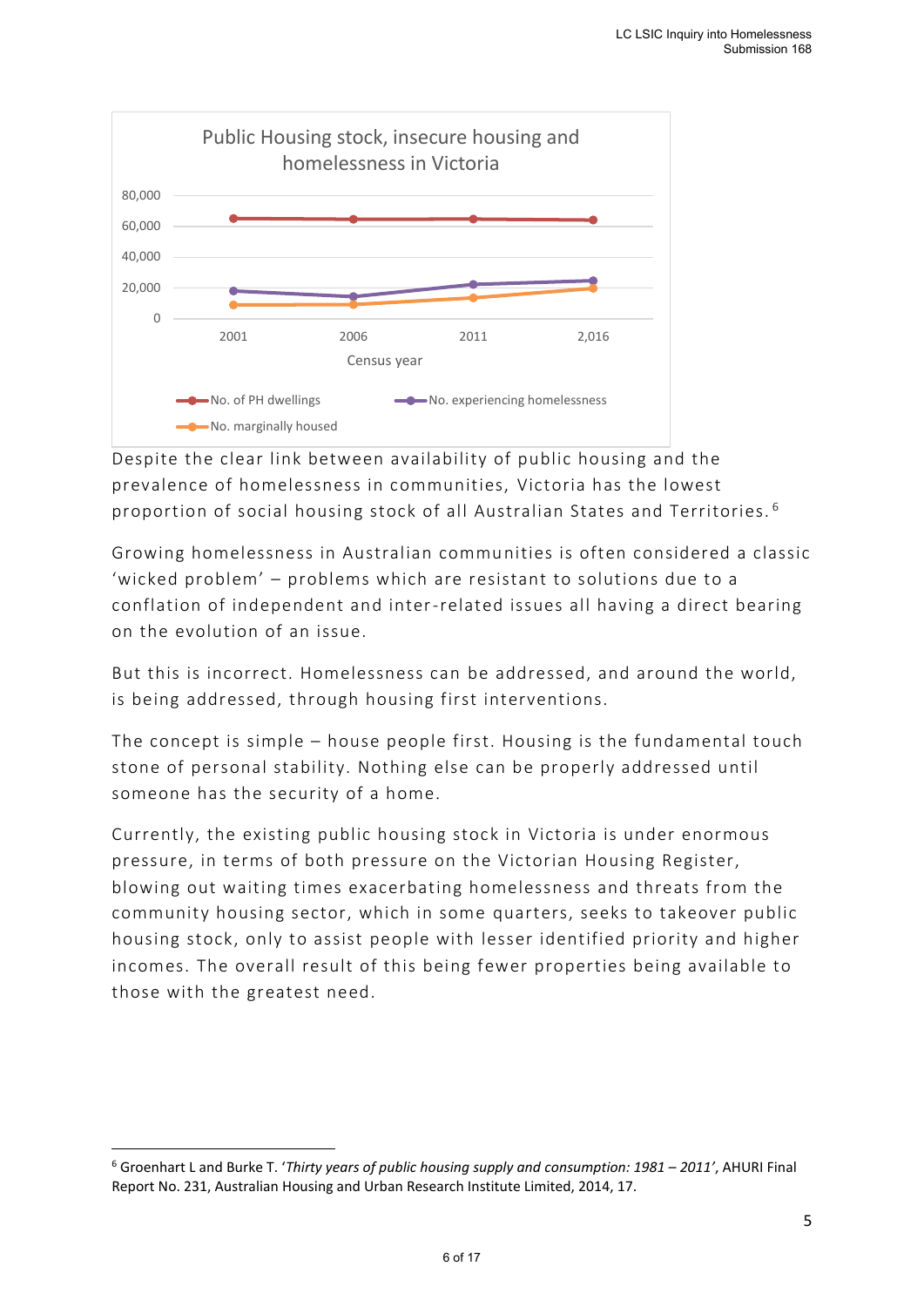#### Recommendations:

- 1. Victoria extend existing 'housing first' style responses to homelessness, by placing further investment in integrated assertive outreach and supportive housing teams, in recognition of the critical, foundational role that access to safe and secure housing plays.
- 2. Existing Government commitments regarding construction of new public housing be significantly extended in order to address current and future housing needs.

## **PRESSURE ON THE VICTORIAN HOUSING REGISTER AND HIGHEST NEED CASES**

The number of people covered by an application to access social housing through the Victorian Housing Register continues to grow.

In March 2018, the Victorian Parliament's Inquiry in to the Public Housing Renewal Program reported that there were 82,499 individuals waiting for access to social housing,<sup>7</sup> including a large number of children.

As of September 2019, the Department of Health and Human Services was reporting that there were 51,551 applications on the Victorian Housing Register<sup>8</sup>, which typically sees growth in the order of 500 applications every month. Often, these applications are on behalf of families.

Our calculations indicate that the number of individuals waiting for a home will reach 100,000 in 2020. That's the equivalent of the capacity of the Melbourne Cricket Ground, slightly more than the population of large regional centres like Ballarat or Bendigo, and three times the population of Shepparton.

The demand for properties is not going to go away or decrease.

<sup>7</sup> Parliament of Victoria, Legal and Social Issues Committee, *Inquiry into the Public Housing Renewal Program*, https://www.parliament.vic.gov.au/images/stories/committees/SCLSI/Public\_Housing\_Renewal\_Program/LSIC 58-11 PHRP Text WEB.pdf, pg 23.

<sup>8</sup> Victorian Housing Register and transfer lists by local area, accessible at Victorian Housing Register, https://www.housing.vic.gov.au/victorian-housing-register, (accessed 19 December 2019).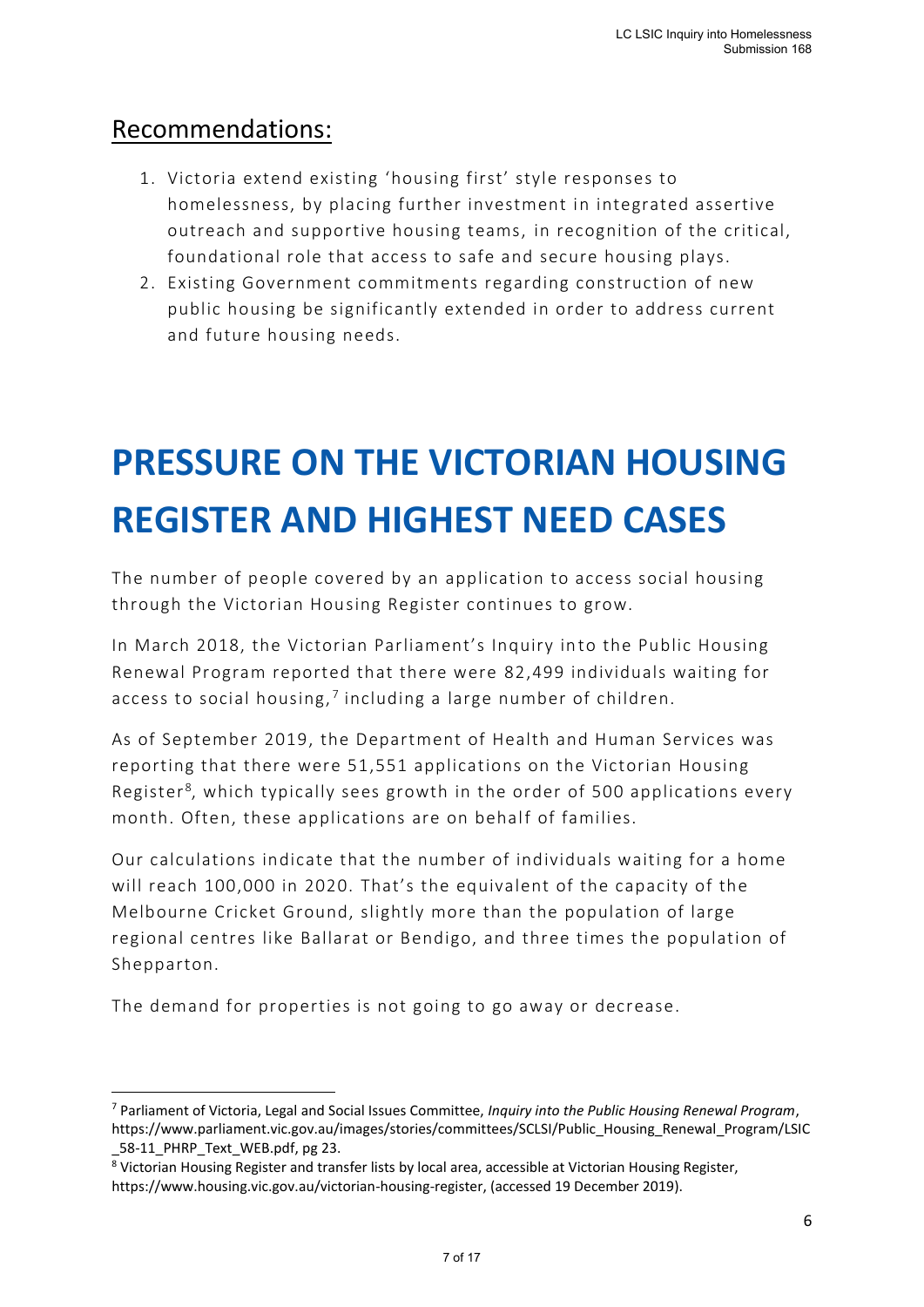A number of factors are driving increasing pressure on the Victorian Housing Register. Unsurprisingly, these factors are very similar, if not the same, as those which lead to an increase in the number of people experiencing homelessness.

These include social drivers, such as an inability of mental health and alcohol and other drug programs to effectively assist people to main tain tenancies or independent living, a growing number of women and children seeking to leave violent domestic situations and the inadequate level of key income support payments and Commonwealth Rent Assistance.

They also include economic factors, such as; the ongoing casualisation of the workforce through the expansion of the gig economy, insecurity of work, growing levels of both unemployment and under-employment, stagnated wages and increasing costs of living – not limited to housing expenses, but including electricity, fuel and food.

With little being done to immediately address these social or economic factors, and more than half of the existing applications on the Victorian Housing Register already falling within the priority access category (27,231 of 51,551, or, 52.8 per cent)<sup>9</sup>, adding more public housing stock is the only way to address the level of serious need in Victorian communities.

The lack of available of public housing in Victoria has exacerbated housing insecurity and homelessness in the State.

This is because lack of availability has forced allocations to be made based on urgency of need. As a result, individuals and families must wait to be 'in crisis enough' before receiving housing.

The Victorian Housing Register in and of itself, however, is not a reliable indicator of the actual demand for subsidised housing in the State. It is simply an organised list of the individuals and families that have applied.

Many more who are eligible, have not applied. Often this is due to a belief that the chances of being housed are so remote, completing the application is wasted effort, or a wish to avoid the stigma associated with living in a social housing property.

It is estimated that more than one million Victorians are living in housing stress.

<sup>9</sup> Victorian Housing Register and transfer lists by local area, accessible at Victorian Housing Register, https://www.housing.vic.gov.au/victorian-housing-register, (accessed 19 December 2019).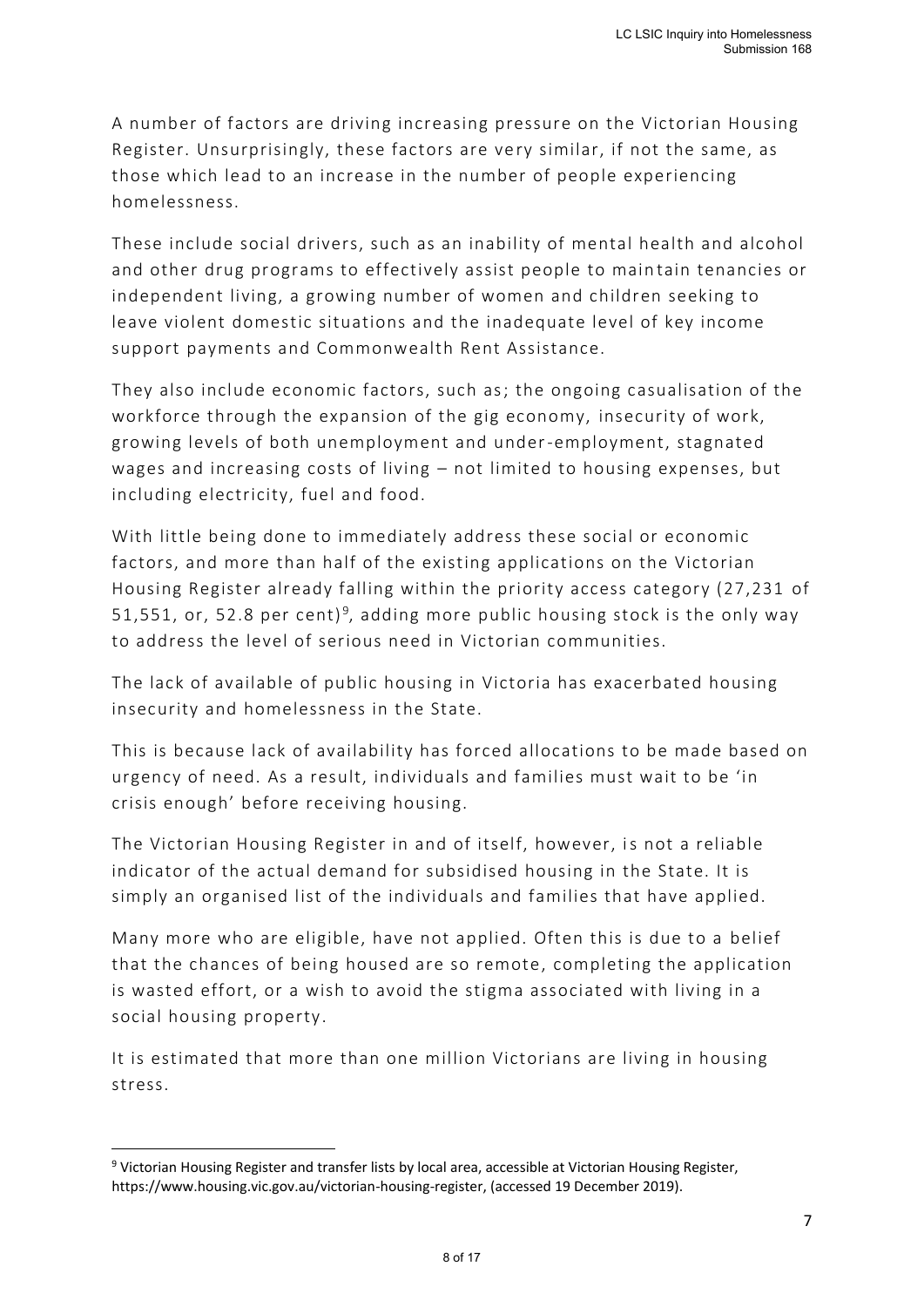## **THREATS**

Protecting Victoria's existing public housing stock, and adding to it, are both key to addressing growing levels of homelessness in Victoria.

To facilitate this, the State Government must stop transferring management of public housing properties to the community housing sector, as this directly reduces the housing options that are available to the most vulnerable people in our communities.

We are not against community housing.

We believe that the housing problems faced by Victorian communities a re immense. Public housing alone cannot hope to deliver a holistic solution. Nor can community housing. Public and community housing must continue to exist and grow side by side, and a robust affordable housing sector must also be created. Only then, can we truly say that the structural foundations are in place for a public/private housing system where there is an appropriate and affordable option for every Victorian - a system that leaves nobody behind.

The financial and regulatory model of the community housing sector renders it fundamentally incapable of addressing homelessness.

The Victorian Housing Registrar requires that community housing providers remain financially viable.

In order to maintain financial viability, community housing providers are limited in the amount of people they can house who receive an Allowance payment as their main source of income – such as; Sickness Allowance, Youth Allowance (either Student or Other), Special Benefit or Newstart.

This is because rent is usually charged as a proportion of household income, and the low level of these payments do not generate sufficiently high enough rents for the provider to balance their books sustainably.

Those who are the most vulnerable, and the hardest to house, tend to receive an Allowance payment - usually Newstart.

In response to the Senate Community Affairs Committee's Inquiry into the Adequacy of Newstart and related payment, the peak body for community housing in New South Wales wrote :

*"One effect of a growing number of Newstart recipients in social housing is a reducing rental revenue stream to maintain properties and*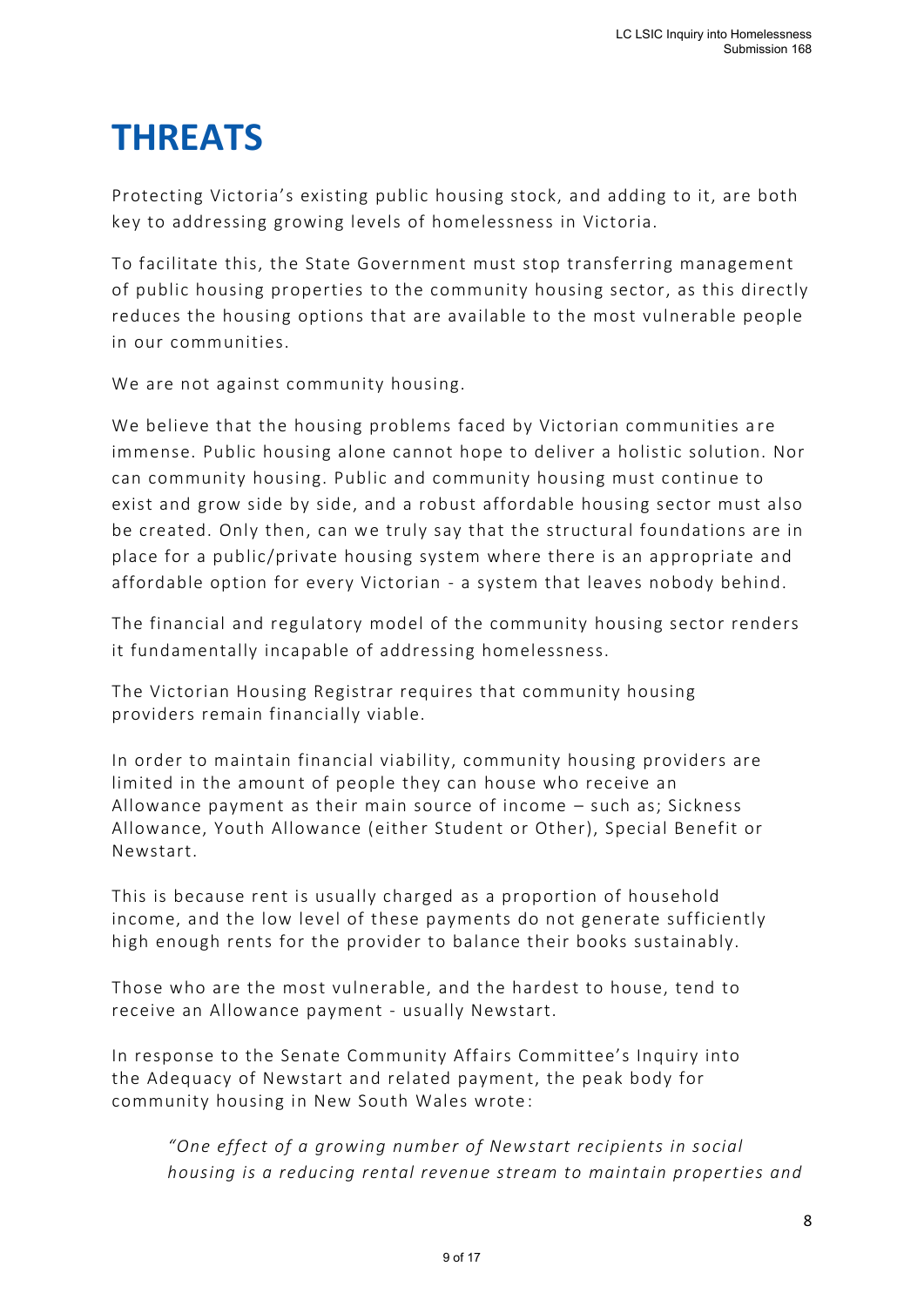*provide vital services to tenants and people seeking housing. Without an explicit subsidy to meet the gap between rent collected and the cost of maintaining the system, the social housing model is financially unsustainable."* <sup>10</sup>

St Kilda based community housing provider, South Port Community Housing Group Inc, wrote:

*"…our compassion can only last so long. We are established as 'social businesses'. Our staff wages are paid by rent collected. The Newstart situation is affecting our sustainability and viability."* <sup>11</sup>

Homelessness Australia has found that in the past six years, there has been a 75 per cent growth in the number of people accessing Specialist Homelessness Services who receive the Newstart payment, but in the same time period, the number of individuals receiving Newstart only grew by 2 8 per cent. <sup>12</sup>

Despite broad community outcry, there is no indication that the Federal Government will increase Allowance payments or take alternative action on this matter. As a result, community housing will continue to be unable to sustainably house people who receive these payments.

Additionally, many people in need of housing have multiple and complex needs. Sometimes, this means that they may fall in to rent arrears or exhibit anti-social behaviour from time to time.

Most community housing providers do not have the same financial capacity as the State Government and rely much more directly on rental income for their operations. As a result, they cannot afford to be as tolerant landlords as the Government. This means that when a person who lives into community housing falls in to rent arrears, their landlord is less able to work with them in order to re-establish payment and may need to move through the evictions process significantly quicker.

<sup>10</sup> Community Housing Industry Association of NSW, Submission to the *Inquiry into the adequacy of Newstart and related payments and alternative mechanisms to determine the level of income support payments in Australia.* Pg 5.

<sup>11</sup> South Port Community Housing Group Inc, Submission to the *Inquiry into the adequacy of Newstart and related payments and alternative mechanisms to determine the level of income support payments in Australia,*  pg 6.

<sup>&</sup>lt;sup>12</sup> Homelessness Australia, Clear connection between homelessness and inadequate Newstart payments, says Homelessness Australia, https://chp.org.au/media-releases/clear-connection-between-homelessness-andinadequate-newstart-payments-says-homelessness-australia/, 29 August 2019.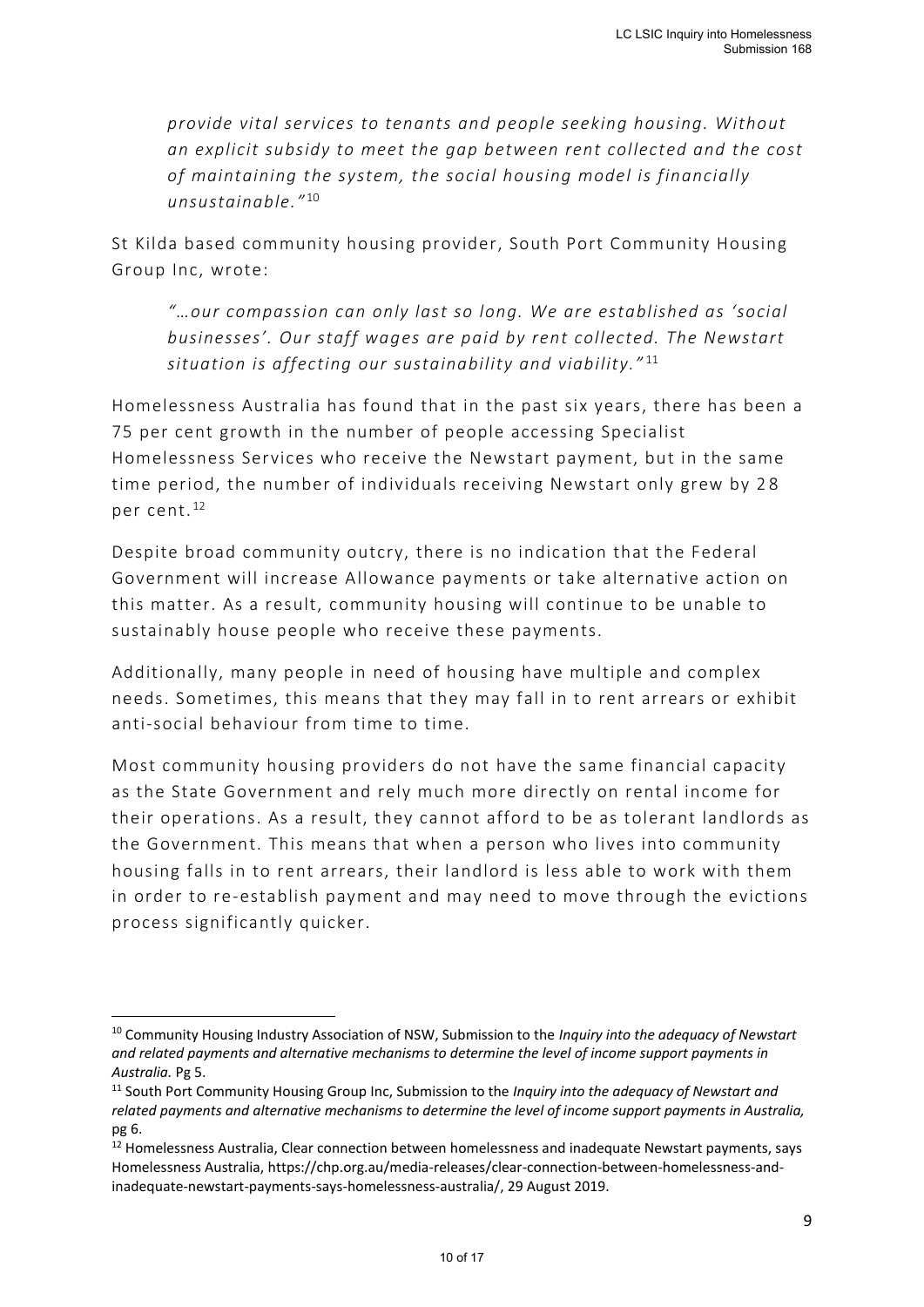More often than not, an eviction from a social housing tenure means an eviction into homelessness.

Relying on community housing solely will not address homelessness in an y community. Public housing must always be the central pillar.

Other differences also point to public housing as being the most appropriate form of tenure for addressing homelessness. In particular, this is relevant to the different methods of calculating rent between public and community housing, and also the rules about how properties are allocated in each form of tenure.

### Calculation of rent

Rents in public housing are capped at 25 per cent of household income. People who live in public housing therefore pay the lower of:

- •Market Rent, or
- •25 per cent of household income (called rebated rent).

People who live in public housing are not eligible to receive Commonwealth Rent Assistance.

Rents in community housing are generally more expensive. Community housing providers often charge at least 30 per cent of household income as rent, with some providers charging more. Additionally, people who live in community housing are required to claim Commonwealth Rent Assistance, with this payment going directly to the community housing provider.

This means that the person receiving Commonwealth Rent Assistance does not directly receive the benefit of this supplementary payment.

### Allocation of properties

Although both public and community housing applications are held on the Victorian Housing Register, the rules about how properties are allocated to those who have applied for housing are different for each tenure type.

Public housing allocations must always be made to the person highest on the priority list with the greatest need for whom the property is suitable. If that applicant, for whatever reason, does not accept the property or cannot be contacted, the property is offered to the person with the next greatest need for whom the property is suitable.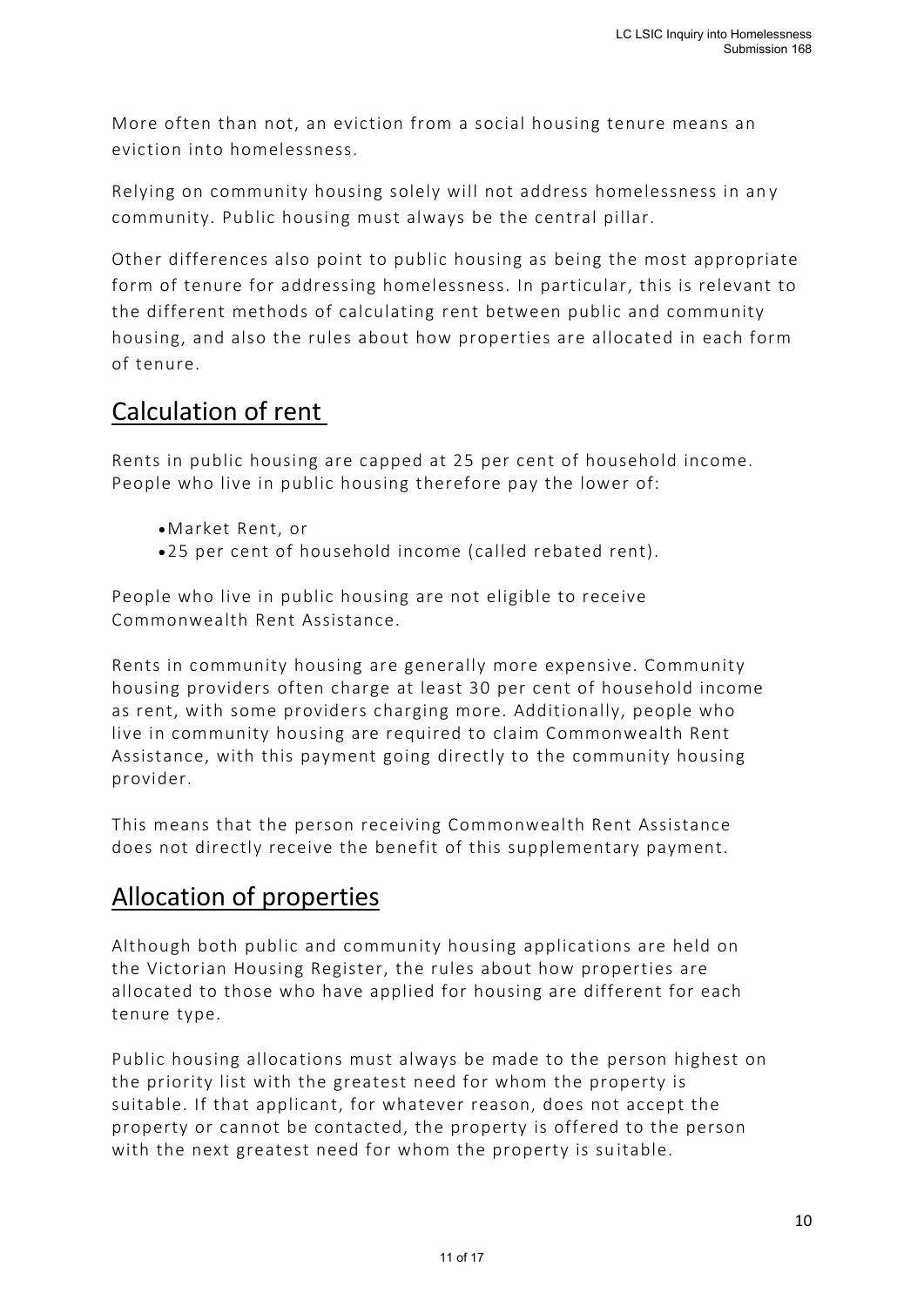This ensures that those with the most urgent of needs are placed as soon as possible.

Community housing providers have more discretion when offering properties, this can result in allocations being made to people whose need is less urgent than others and allows the provider to choose the tenants who are likely to be easier to manage, or more desirable.

Community housing providers must make 75 per cent of their allocations to people who are on the 'Priority Access' section of the Victorian Housing Register. However, when we consider that the 'Priority Access' section makes up more than half of all applications<sup>13</sup>, it becomes clear that this is still a very wide discretion.

Further, the remaining 25 per cent of allocations into community housing do not necessarily need to be made from the Victorian Housing Register at all.

The discrepancy in allocations rules is a key reason why we believe the existing proportional split between public and community housing stock levels must be protected – and that public housing must grow.

The nature of the allocations rules means that the only way to ensure that those with the greatest need are housed at the first opportunity, is to create growth in public housing.

#### Recommendations:

- 3. Victoria maintain the existing proportional split between public housing and community housing, being two thirds public housing, one third community housing.
- 4. The Victorian Government should reserve direct housing investment for the public housing tenure exclusively, to ensure public housing continues to grow.
- 5. All transfers of management of public housing to community housing providers should cease.
- 6. Legislation should be amended to mandate Inclusionary Zoning, to provide an additional growth avenue to community housing providers, in lieu of management transfers and grow social housing stock levels overall.

<sup>&</sup>lt;sup>13</sup> Victorian Housing Register and transfer lists by local area, accessible at Victorian Housing Register, https://www.housing.vic.gov.au/victorian-housing-register, (accessed 19 December 2019).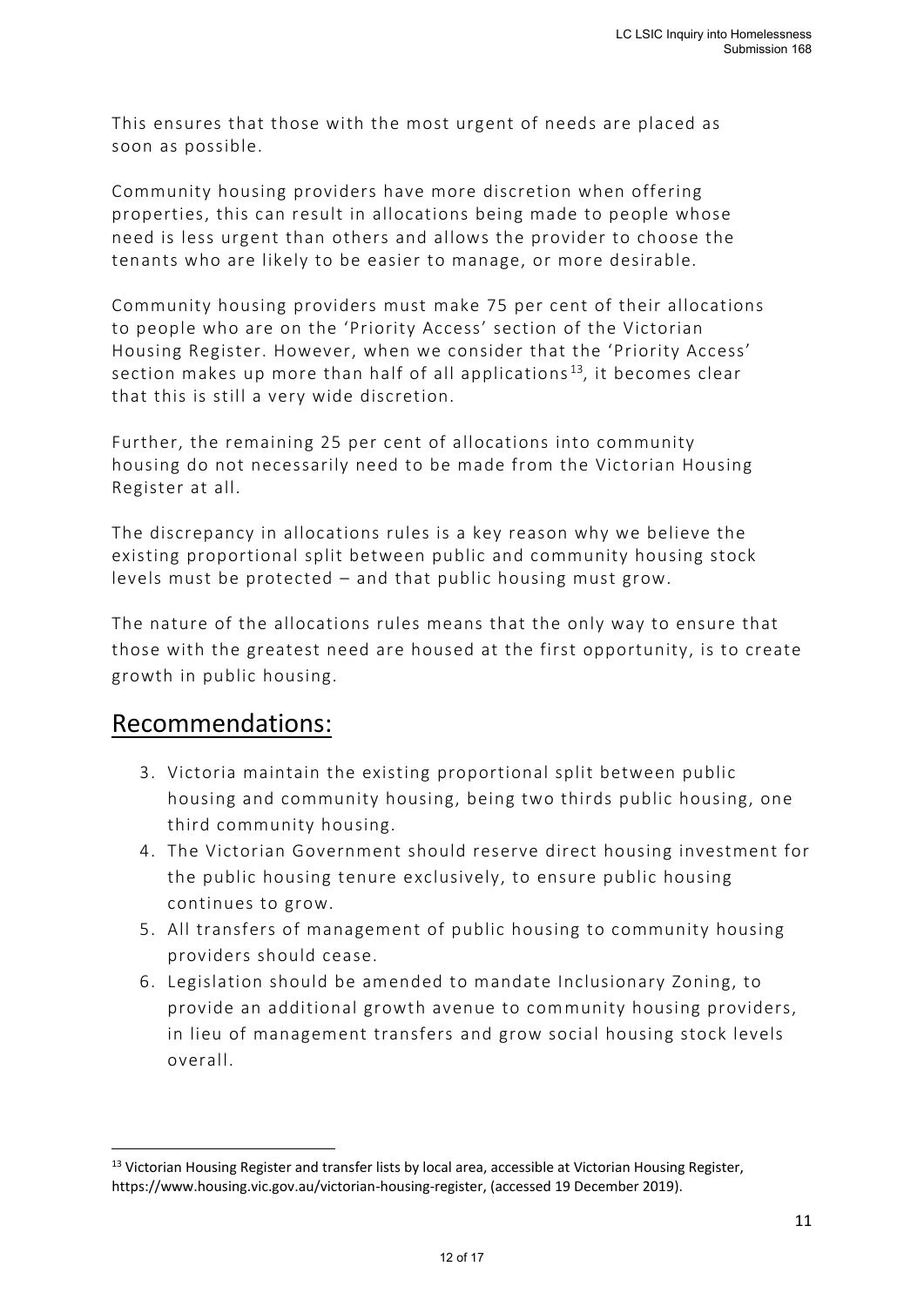7. The Victorian Government continue to advocate to Federal counterparts for an increase in Allowance payments.

## **PROJECTED NEED VS PIPELINE OF PROJECTS**

We acknowledge that the Victorian Government currently has a number of initiatives which are focussed on increasing the number of social housing properties in the State.

Renewals of inner-city public housing estates are taking place, with a minimum requirement that the number of dwellings plus 10 per cent, are replaced on the sites. Positively, sites where tenders have been awarded have all delivered in excess of the prescribed 10 per cent uplift. However, we are very concerned that all announced tenders to date also involve a transfer of management of the properties to a community housing provider. As stated previously, this is a serious concern for the housing prospects of some of Victoria's most vulnerable people, and also for existing tenants who could face a reduction in the rights and protections a fforded to them as a result of this change.

Additionally, the 2019 Budget formalised a commitment to build 1,000 new public housing properties over the forward estimates.

While these initiatives are certainly welcome, they do not come near addressing the level of need.

If, as a community, we are serious about addressing homelessness, then we must do more.

In Victoria during the 2018-19 financial year, one in 57 people received assistance from a specialist homelessness services, this is a rate significantly higher than the national average which is one in 86. Each day during the same timeframe, specialist homelessness services in Victoria turned away an average of 105 requests for assistance.<sup>14</sup>

<sup>14</sup> Australian Institute of Health and Welfare, Specialist Homelessness Services annual report 2018-19, Fact sheet: Specialist homelessness services 2018-19 Vic, accessed online 3 January 2020,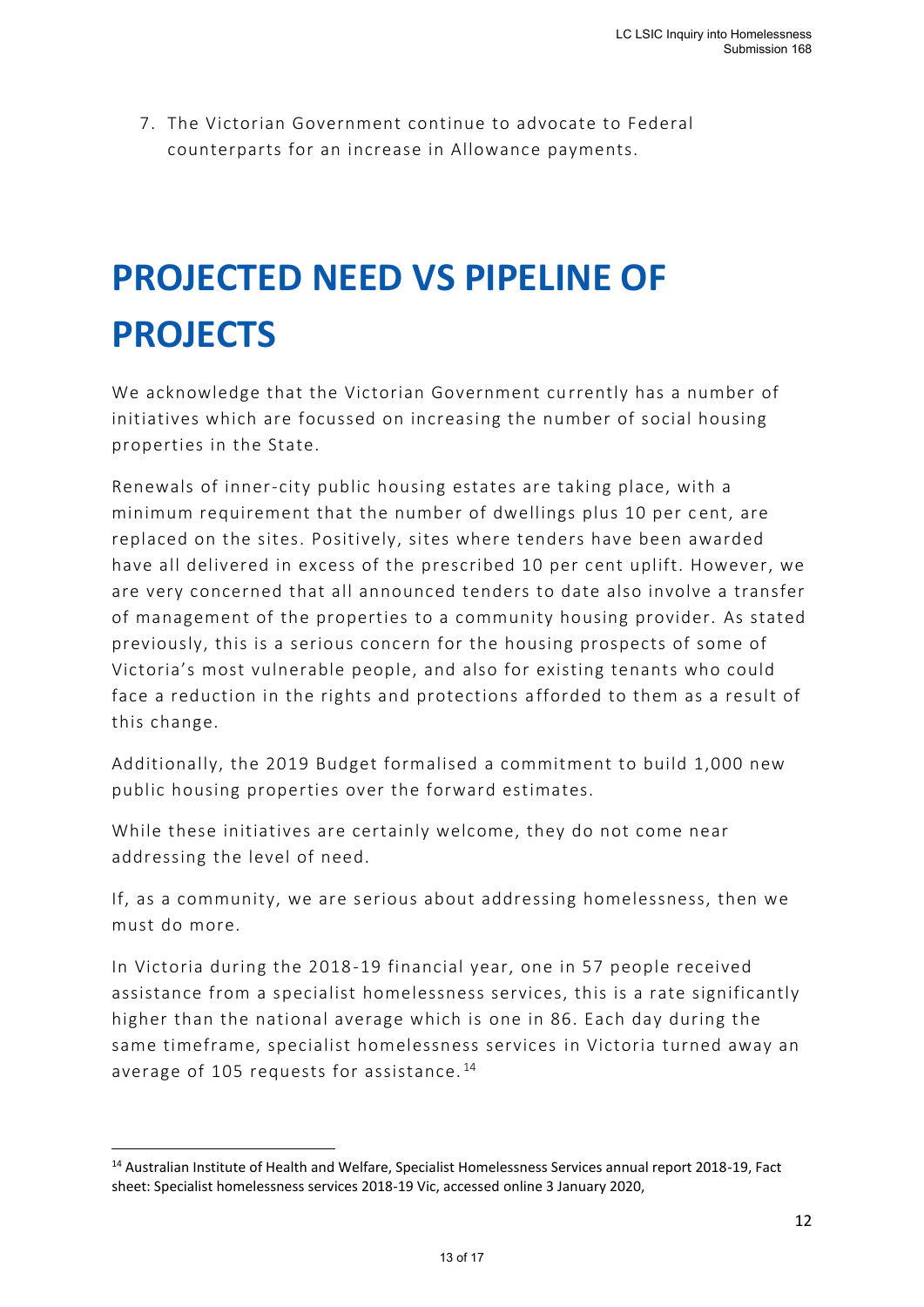The 2016 Census recorded 24,817 Victorians as experiencing homelessness. The nature of Census data collection means that this is a point in time figure, and the number of Victorians who actually experience homelessness in any given year is likely to be higher. <sup>15</sup>

According to these same Census figures, the number of people experiencing homelessness in Victoria has been steadily increasing, from 18,154 in 2001 to almost 25,000 in 2016. <sup>16</sup>

Further, we anticipate that the number of people on the Victorian Housing Register will swell to 100,000 at some point in 2020.

Currently 3.2 per cent of Victoria's housing stock is social housing. To address current and future housing needs, we believe that Victoria needs to increase social housing stock to equivalent of 4.5 per cent of all housing – in line with the national average.

In order to do this, we would need to construct 6,000 properties every year, over the next 10 years.

We believe a portion of those properties must be allocated to Aboriginal Housing, and the significant proportion should be public housing properties.

#### Recommendations:

- 8. To raise the proportion of social housing in Victoria to the national average of 4.5 per cent, the Victorian Government should create a strategy to construct 60,000 social housing properties over the next 10 years. Of these properties:
	- a. At least two thirds must be Director of Housing owned and managed public housing properties; and
	- b. A portion must be allocated to Aboriginal Housing.
- 9. The Government should commit to maintaining the management rights of all new constructed public housing properties on Public Housing Renewal Program sites, where t enders have not yet been awarded.

https://www.aihw.gov.au/reports/homelessness-services/shs-annual-report-18-19/fact-sheets-by-state-andterritory.

<sup>&</sup>lt;sup>15</sup> Australian Bureau of Statistics, Census of Population and Housing: Estimating Homelessness, 2016, Table 1.1.

<sup>&</sup>lt;sup>16</sup> Australian Bureau of Statistics, Census of Population and Housing: Estimating Homelessness, 2016, Table 1.1.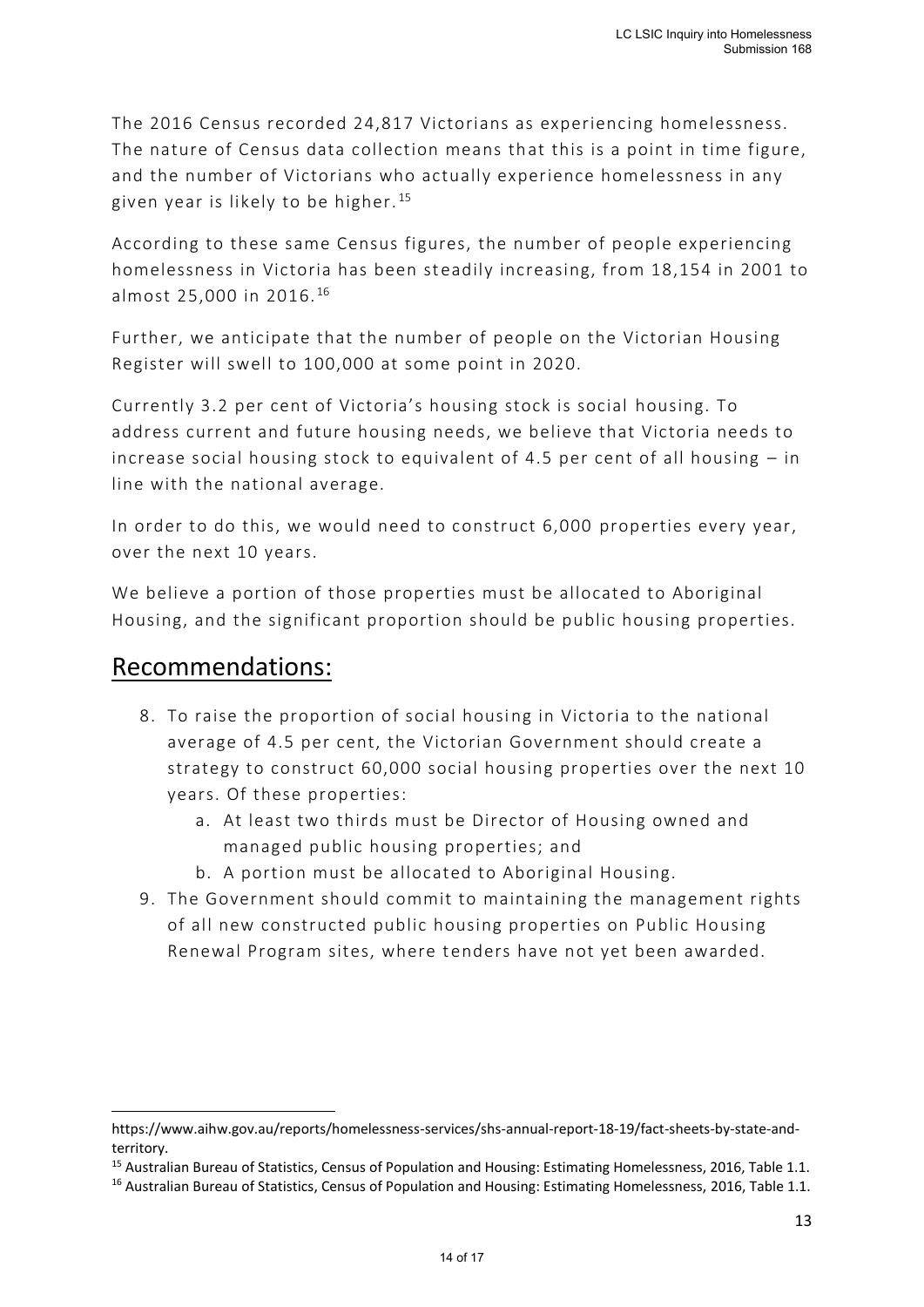# **ATTAINING AND MAINTAINING TENANCIES**

In the 2017-18 financial year, 8.1 per cent of people accessing homelessness support were already living in public housing. At the end of a support period, 12 per cent of people who had accessed support were living in public housing. <sup>17</sup>

This emphasises the importance of the role public housing can play in addressing homelessness.

It is critical that tenancies are supported where necessary with appropriate interventions and assistance, so that they can be maintained. Effective programs to assist people maintain their tenancies already exist – but are over stretched.

Tenancy Plus contracts are held by a variety of Not-for-Profit organisations, which vary from region to region.

The Tenancy Plus program provides support to people in social housing whose tenancies are at risk, to get their tenancy back on track so that they can stay in their home. This support is provided as time limited case management, and in some areas, there are long waiting times before a case manager can be assigned. This causes situations to escalate and become worse before support can be provided.

Additionally, time limited case management is an ineffective way of addressing some underlying issues which may be the root cause of tenancy problems, such as trauma, drug or alcohol dependence, or other mental health issues.

Further, increasing demand for public housing over a long period of time, combined with stagnant stock levels, has led to a constant residualisation of public housing and its tenants.

The profile of the public housing tenant cohort has shifted significantly since public housing was first constructed in Victoria. A significant proportion of today's cohort of tenants tend to face more, and more complex, personal challenges which directly impact their capacity to maintain a tenancy.

<sup>&</sup>lt;sup>17</sup> Australian Productivity Commission, Report on Government Services 2019, Chapter 19, Homelessness Services, Table 19A.31.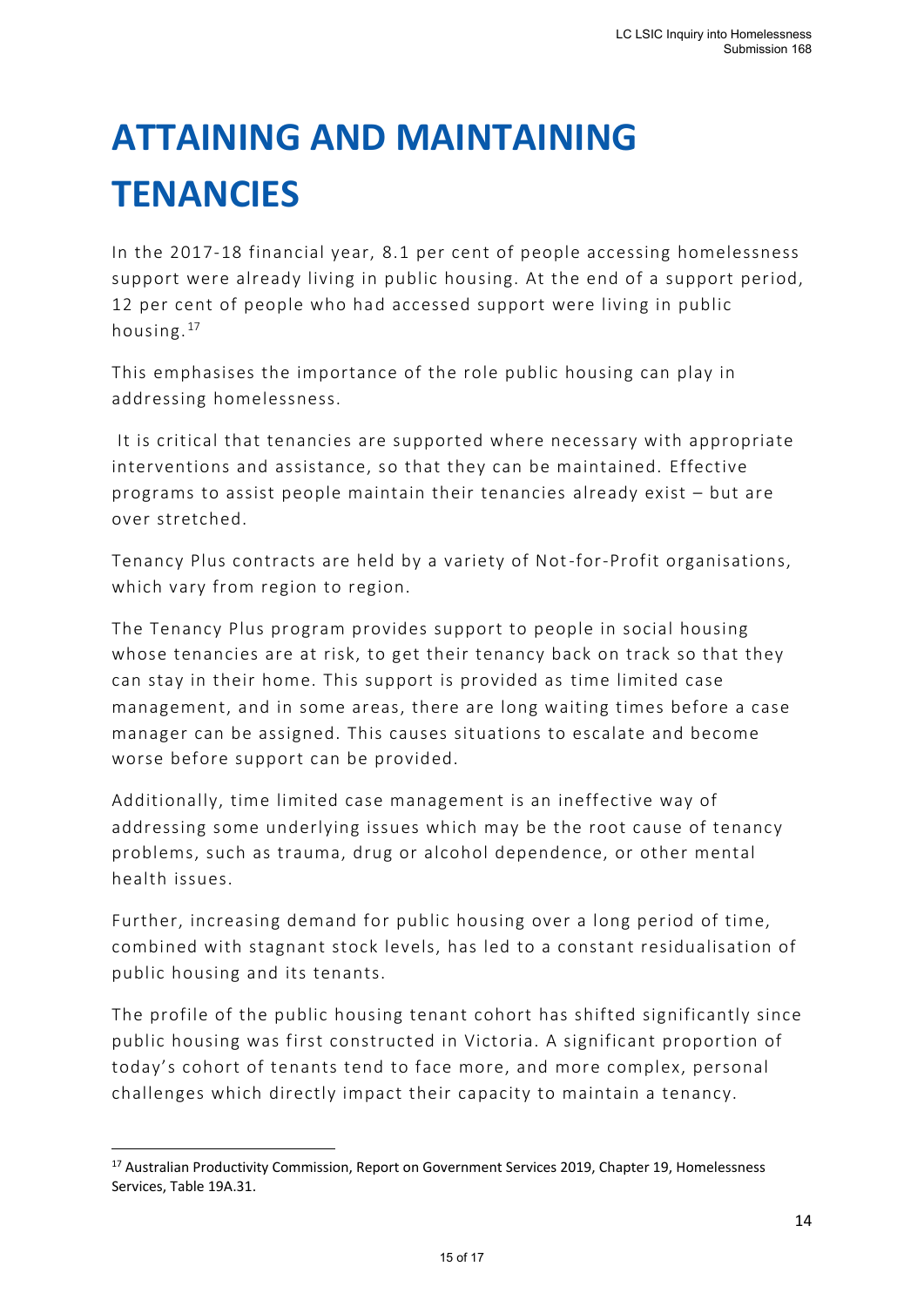This makes the job of Housing Officers more dynamic and demanding today than it was 50 years ago.

Some tenants require a higher level of support than others.

Currently, Housing Officers manage around 300 tenancies each. With this workload, it is not only difficult for them to provide the level of bespoke support which some tenants require, it is also impossible for them to do so whilst also managing the day to day needs of their other tenants.

The Department of Health and Human Resources already has a Support for High Risk Tenancies and a Multiple and Complex Needs programs which operate, but again, their capacity is limited.

We believe that extending these programs (Tenancy Plus, Support for High Risk Tenancies and Multiple and Complex Needs) would be beneficial to both Housing Officers and current and future tenants of public housing, including those who have experienced homelessness.

#### Recommendation:

10. Existing tenancy assistance programs; Tenancy Plus, Support for High Risk Tenancies and Multiple and Complex Needs to be extended, to assist at risk individuals to maintain their tenancies as needed, and to ensure Housing Officers can service all people promptly.

## **CONCLUSION**

Thank you for the opportunity to provide this submission to the Inquiry. Please do not hesitate to contact us if you have further queries in relation to anything mentioned in this document, by calling 03 9481 4500, or emailing Manager of Policy and Communications, Katelyn Butterss on kbutterss@vpta.org.au.

Katelyn Butterss Manager, Policy and Communications On behalf of the Victorian Public Tenants Association